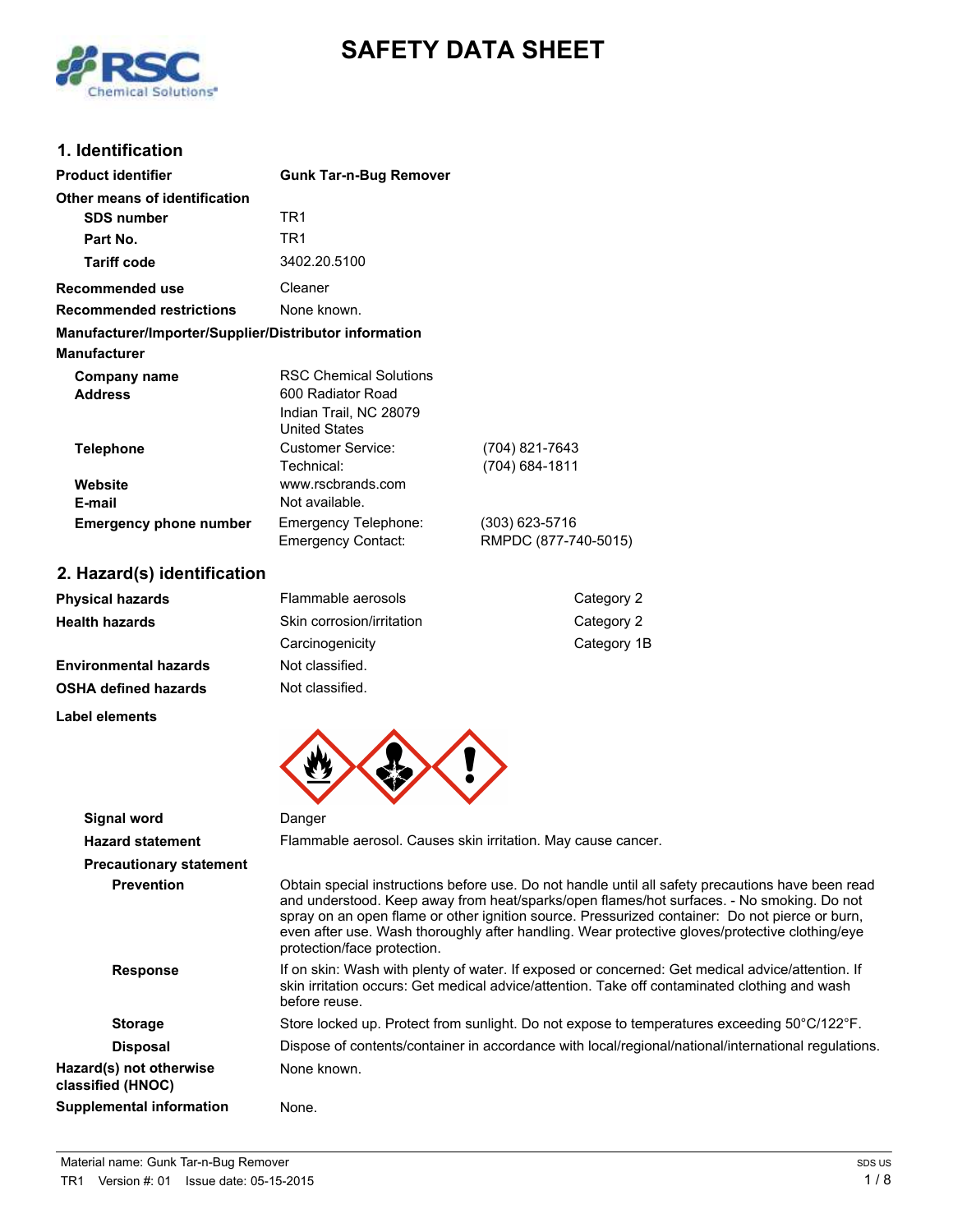## **3. Composition/information on ingredients**

#### **Mixtures**

| <b>Chemical name</b>                                      | Common name and synonyms | <b>CAS</b> number | %          |
|-----------------------------------------------------------|--------------------------|-------------------|------------|
| Distillates (petroleum),<br>Hydrotreated Heavy Naphthenic |                          | 64742-52-5        | $50 - 50$  |
| Kerosine (petroleum)                                      |                          | 8008-20-6         | $30 - 540$ |
| Carbon Dioxide                                            |                          | 124-38-9          | $1 - 5.3$  |
| Other components below reportable levels                  |                          |                   | $1 - 3$    |

\*Designates that a specific chemical identity and/or percentage of composition has been withheld as a trade secret.

#### **4. First-aid measures**

| <b>Inhalation</b>                                                            | Move to fresh air. Call a physician if symptoms develop or persist.                                                                                                        |
|------------------------------------------------------------------------------|----------------------------------------------------------------------------------------------------------------------------------------------------------------------------|
| <b>Skin contact</b>                                                          | Remove contaminated clothing. Wash with plenty of soap and water. If skin irritation occurs: Get<br>medical advice/attention. Wash contaminated clothing before reuse.     |
| Eye contact                                                                  | Rinse with water. Get medical attention if irritation develops and persists.                                                                                               |
| Ingestion                                                                    | In the unlikely event of swallowing contact a physician or poison control center. Rinse mouth.                                                                             |
| <b>Most important</b><br>symptoms/effects, acute and<br>delayed              | Headache. Nausea, vomiting. Diarrhea. Skin irritation. May cause redness and pain.                                                                                         |
| Indication of immediate<br>medical attention and special<br>treatment needed | Provide general supportive measures and treat symptomatically. Keep victim under observation.<br>Symptoms may be delayed.                                                  |
| <b>General information</b>                                                   | IF exposed or concerned: Get medical advice/attention. Ensure that medical personnel are aware<br>of the material(s) involved, and take precautions to protect themselves. |
| 5. Fire-fighting measures                                                    |                                                                                                                                                                            |
| Suitable extinguishing media                                                 | Water fog. Foam. Dry chemical powder. Carbon dioxide (CO2).                                                                                                                |

| Suitable extinguishing media                                     | Water fog. Foam. Dry chemical powder. Carbon dioxide (CO2).                                                                                                                                                                                                                      |
|------------------------------------------------------------------|----------------------------------------------------------------------------------------------------------------------------------------------------------------------------------------------------------------------------------------------------------------------------------|
| Unsuitable extinguishing<br>media                                | Do not use water jet as an extinguisher, as this will spread the fire.                                                                                                                                                                                                           |
| Specific hazards arising from<br>the chemical                    | Contents under pressure. Pressurized container may explode when exposed to heat or flame.<br>During fire, gases hazardous to health may be formed.                                                                                                                               |
| Special protective equipment<br>and precautions for firefighters | Firefighters must use standard protective equipment including flame retardant coat, helmet with<br>face shield, gloves, rubber boots, and in enclosed spaces, SCBA.                                                                                                              |
| <b>Fire fighting</b><br>equipment/instructions                   | Move containers from fire area if you can do so without risk. Containers should be cooled with<br>water to prevent vapor pressure build up. For massive fire in cargo area, use unmanned hose<br>holder or monitor nozzles, if possible. If not, withdraw and let fire burn out. |
| <b>Specific methods</b>                                          | Use standard firefighting procedures and consider the hazards of other involved materials. Move<br>containers from fire area if you can do so without risk. In the event of fire and/or explosion do not<br>breathe fumes.                                                       |
|                                                                  |                                                                                                                                                                                                                                                                                  |

General fire hazards Flammable aerosol.

#### **6. Accidental release measures**

| Keep unnecessary personnel away. Keep people away from and upwind of spill/leak. Wear<br>appropriate protective equipment and clothing during clean-up. Do not touch damaged containers<br>or spilled material unless wearing appropriate protective clothing. Ventilate closed spaces before<br>entering them. Local authorities should be advised if significant spillages cannot be contained. For<br>personal protection, see section 8 of the SDS. |
|---------------------------------------------------------------------------------------------------------------------------------------------------------------------------------------------------------------------------------------------------------------------------------------------------------------------------------------------------------------------------------------------------------------------------------------------------------|
| Refer to attached safety data sheets and/or instructions for use. Keep combustibles (wood, paper,<br>oil, etc.) away from spilled material. Stop leak if you can do so without risk. Move the cylinder to a<br>safe and open area if the leak is irreparable. Cover with plastic sheet to prevent spreading. Absorb<br>in vermiculite, dry sand or earth and place into containers. Following product recovery, flush area<br>with water.               |
| Small Spills: Wipe up with absorbent material (e.g. cloth, fleece). Clean surface thoroughly to<br>remove residual contamination. For waste disposal, see section 13 of the SDS.<br>Avoid discharge into drains, water courses or onto the ground.                                                                                                                                                                                                      |
|                                                                                                                                                                                                                                                                                                                                                                                                                                                         |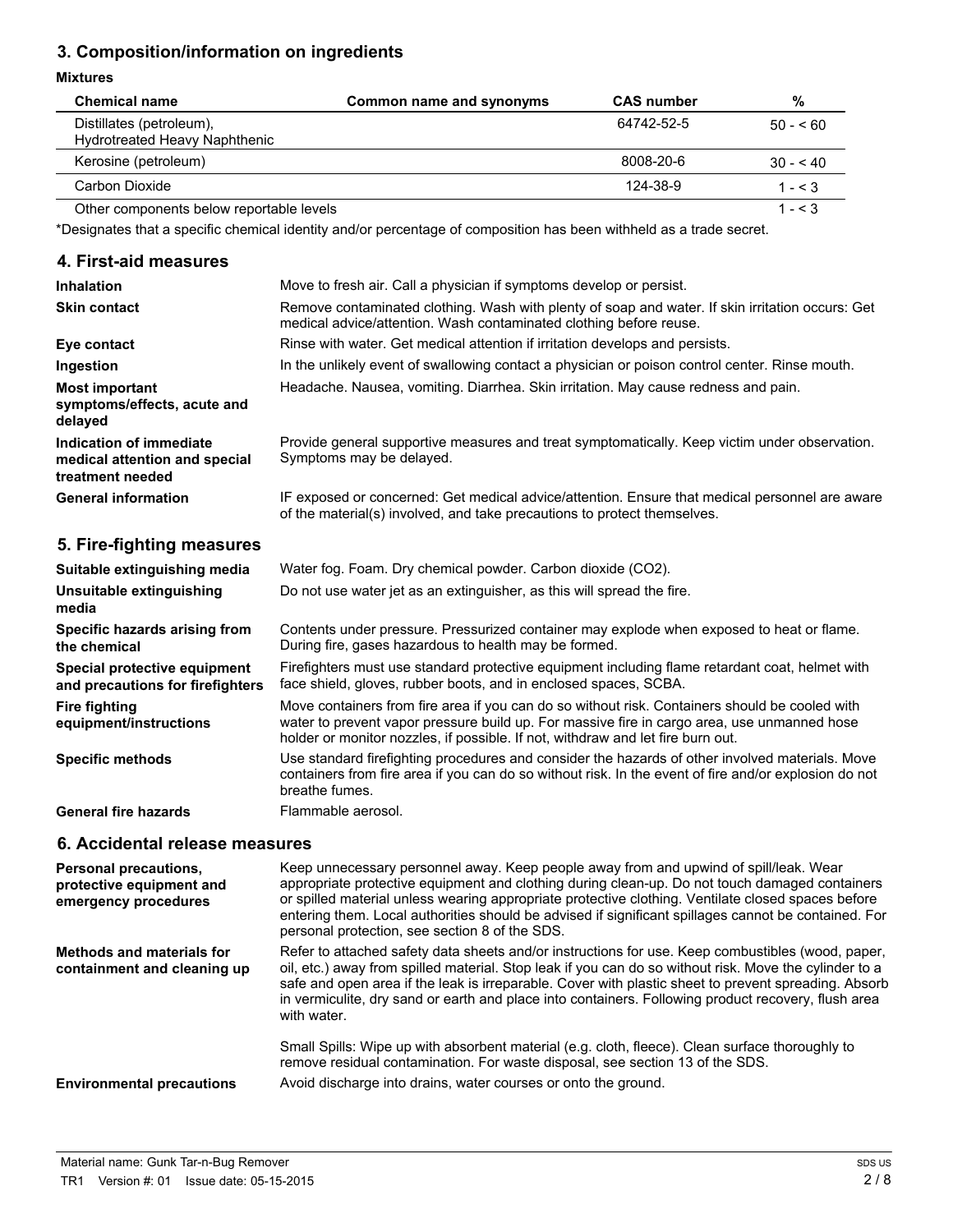## **7. Handling and storage**

| <b>Precautions for safe handling</b>                            | Obtain special instructions before use. Do not handle until all safety precautions have been read<br>and understood. Pressurized container: Do not pierce or burn, even after use. Do not use if spray<br>button is missing or defective. Do not spray on a naked flame or any other incandescent material.<br>Do not smoke while using or until sprayed surface is thoroughly dry. Do not cut, weld, solder, drill,<br>grind, or expose containers to heat, flame, sparks, or other sources of ignition. All equipment used<br>when handling the product must be grounded. Do not re-use empty containers. Avoid contact with<br>eyes, skin, and clothing. Avoid prolonged exposure. Should be handled in closed systems, if<br>possible. Use only in well-ventilated areas. Wear appropriate personal protective equipment.<br>Observe good industrial hygiene practices. |
|-----------------------------------------------------------------|-----------------------------------------------------------------------------------------------------------------------------------------------------------------------------------------------------------------------------------------------------------------------------------------------------------------------------------------------------------------------------------------------------------------------------------------------------------------------------------------------------------------------------------------------------------------------------------------------------------------------------------------------------------------------------------------------------------------------------------------------------------------------------------------------------------------------------------------------------------------------------|
| Conditions for safe storage,<br>including any incompatibilities | Level 3 Aerosol.                                                                                                                                                                                                                                                                                                                                                                                                                                                                                                                                                                                                                                                                                                                                                                                                                                                            |
|                                                                 | Store locked up. Pressurized container. Protect from sunlight and do not expose to temperatures<br>exceeding 50°C/122 °F. Do not puncture, incinerate or crush. Do not handle or store near an open<br>flame, heat or other sources of ignition. This material can accumulate static charge which may<br>cause spark and become an ignition source. Keep out of the reach of children. Store away from<br>incompatible materials (see Section 10 of the SDS).                                                                                                                                                                                                                                                                                                                                                                                                               |

## **8. Exposure controls/personal protection**

#### **Occupational exposure limits**

#### **US. OSHA Table Z-1 Limits for Air Contaminants (29 CFR 1910.1000)**

| <b>Components</b>                                                                       | <b>Type</b>                                                | <b>Value</b>                      | Form                |
|-----------------------------------------------------------------------------------------|------------------------------------------------------------|-----------------------------------|---------------------|
| Carbon Dioxide (CAS<br>$124 - 38 - 9$                                                   | PEL                                                        | 9000 mg/m3                        |                     |
|                                                                                         |                                                            | 5000 ppm                          |                     |
| Distillates (petroleum),<br><b>Hydrotreated Heavy</b><br>Naphthenic (CAS<br>64742-52-5) | <b>PEL</b>                                                 | $5$ mg/m $3$                      | Mist.               |
|                                                                                         |                                                            | 2000 mg/m3                        |                     |
|                                                                                         |                                                            | 500 ppm                           |                     |
| <b>US. ACGIH Threshold Limit Values</b>                                                 |                                                            |                                   |                     |
| <b>Components</b>                                                                       | <b>Type</b>                                                | Value                             | Form                |
| Carbon Dioxide (CAS<br>$124 - 38 - 9$                                                   | <b>STEL</b>                                                | 30000 ppm                         |                     |
|                                                                                         | <b>TWA</b>                                                 | 5000 ppm                          |                     |
| Distillates (petroleum),<br><b>Hydrotreated Heavy</b><br>Naphthenic (CAS<br>64742-52-5) | TWA                                                        | $5 \text{ mg/m}$                  | Inhalable fraction. |
| Kerosine (petroleum) (CAS<br>8008-20-6)                                                 | <b>TWA</b>                                                 | 200 mg/m3                         | Non-aerosol.        |
| US. NIOSH: Pocket Guide to Chemical Hazards                                             |                                                            |                                   |                     |
| <b>Components</b>                                                                       | <b>Type</b>                                                | Value                             | <b>Form</b>         |
| Carbon Dioxide (CAS<br>$124 - 38 - 9$                                                   | <b>STEL</b>                                                | 54000 mg/m3                       |                     |
|                                                                                         |                                                            | 30000 ppm                         |                     |
|                                                                                         | <b>TWA</b>                                                 | 9000 mg/m3                        |                     |
|                                                                                         |                                                            | 5000 ppm                          |                     |
| Distillates (petroleum),<br><b>Hydrotreated Heavy</b><br>Naphthenic (CAS<br>64742-52-5) | Ceiling                                                    | 1800 mg/m3                        |                     |
|                                                                                         | <b>STEL</b>                                                | 10 mg/m3                          | Mist.               |
| Kerosine (petroleum) (CAS<br>8008-20-6)                                                 | <b>TWA</b>                                                 | 100 mg/m3                         |                     |
| <b>Biological limit values</b>                                                          | No biological exposure limits noted for the ingredient(s). |                                   |                     |
| <b>Exposure guidelines</b>                                                              |                                                            |                                   |                     |
| US ACGIH Threshold Limit Values: Skin designation                                       |                                                            |                                   |                     |
| Kerosine (petroleum) (CAS 8008-20-6)                                                    |                                                            | Can be absorbed through the skin. |                     |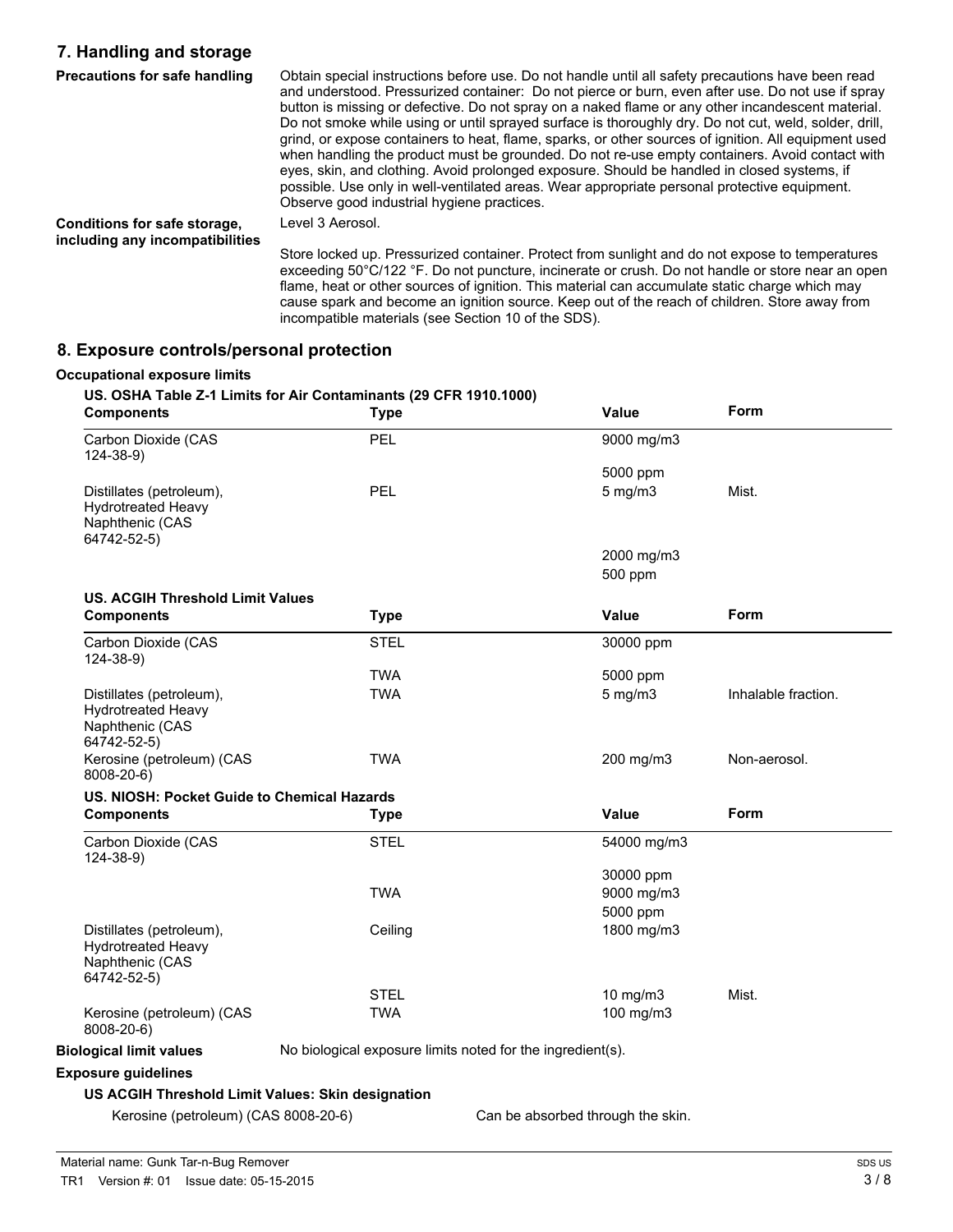| Appropriate engineering<br>controls      | Good general ventilation (typically 10 air changes per hour) should be used. Ventilation rates<br>should be matched to conditions. If applicable, use process enclosures, local exhaust ventilation,<br>or other engineering controls to maintain airborne levels below recommended exposure limits. If<br>exposure limits have not been established, maintain airborne levels to an acceptable level. Eye<br>wash facilities and emergency shower must be available when handling this product. |
|------------------------------------------|--------------------------------------------------------------------------------------------------------------------------------------------------------------------------------------------------------------------------------------------------------------------------------------------------------------------------------------------------------------------------------------------------------------------------------------------------------------------------------------------------|
|                                          | Individual protection measures, such as personal protective equipment                                                                                                                                                                                                                                                                                                                                                                                                                            |
| <b>Eye/face protection</b>               | Chemical respirator with organic vapor cartridge and full facepiece.                                                                                                                                                                                                                                                                                                                                                                                                                             |
| <b>Skin protection</b>                   |                                                                                                                                                                                                                                                                                                                                                                                                                                                                                                  |
| <b>Hand protection</b>                   | Wear appropriate chemical resistant gloves. Suitable gloves can be recommended by the glove<br>supplier.                                                                                                                                                                                                                                                                                                                                                                                         |
| <b>Other</b>                             | Wear appropriate chemical resistant clothing. Use of an impervious apron is recommended.                                                                                                                                                                                                                                                                                                                                                                                                         |
| <b>Respiratory protection</b>            | Chemical respirator with organic vapor cartridge and full facepiece.                                                                                                                                                                                                                                                                                                                                                                                                                             |
| <b>Thermal hazards</b>                   | Wear appropriate thermal protective clothing, when necessary.                                                                                                                                                                                                                                                                                                                                                                                                                                    |
| <b>General hygiene</b><br>considerations | When using do not smoke. Always observe good personal hygiene measures, such as washing<br>after handling the material and before eating, drinking, and/or smoking. Routinely wash work<br>clothing and protective equipment to remove contaminants.                                                                                                                                                                                                                                             |

## **9. Physical and chemical properties**

| <b>Appearance</b>                                 | Clear. Liquid.               |
|---------------------------------------------------|------------------------------|
| <b>Physical state</b>                             | Liquid.                      |
| Form                                              | Aerosol.                     |
| Color                                             | Yellow                       |
| Odor                                              | Petroleum                    |
| Odor threshold                                    | Not available.               |
| рH                                                | Not available.               |
| Melting point/freezing point                      | Not available.               |
| Initial boiling point and boiling<br>range        | 347 °F (175 °C) estimated    |
| <b>Flash point</b>                                | 120.0 °F (48.9 °C) estimated |
| <b>Evaporation rate</b>                           | Not available.               |
| Flammability (solid, gas)                         | Not applicable.              |
| Upper/lower flammability or explosive limits      |                              |
| <b>Flammability limit - lower</b><br>(%)          | 0.7 % estimated              |
| <b>Flammability limit - upper</b><br>(%)          | 5 % estimated                |
| Explosive limit - lower (%)                       | Not available.               |
| Explosive limit - upper (%)                       | Not available.               |
| Vapor pressure                                    | 0.64 hPa estimated           |
| <b>Vapor density</b>                              | Not available.               |
| <b>Relative density</b>                           | Not available.               |
| Solubility(ies)                                   |                              |
| Solubility (water)                                | Not available.               |
| <b>Partition coefficient</b><br>(n-octanol/water) | Not available.               |
| <b>Auto-ignition temperature</b>                  | 410 °F (210 °C) estimated    |
| <b>Decomposition temperature</b>                  | Not available.               |
| Viscosity                                         | Not available.               |
| <b>Other information</b>                          |                              |
| <b>Density</b>                                    | 7.17 lbs/gal                 |
| <b>Explosive properties</b>                       | Not explosive.               |
|                                                   |                              |
| <b>Flame extension</b>                            | $< 29$ in                    |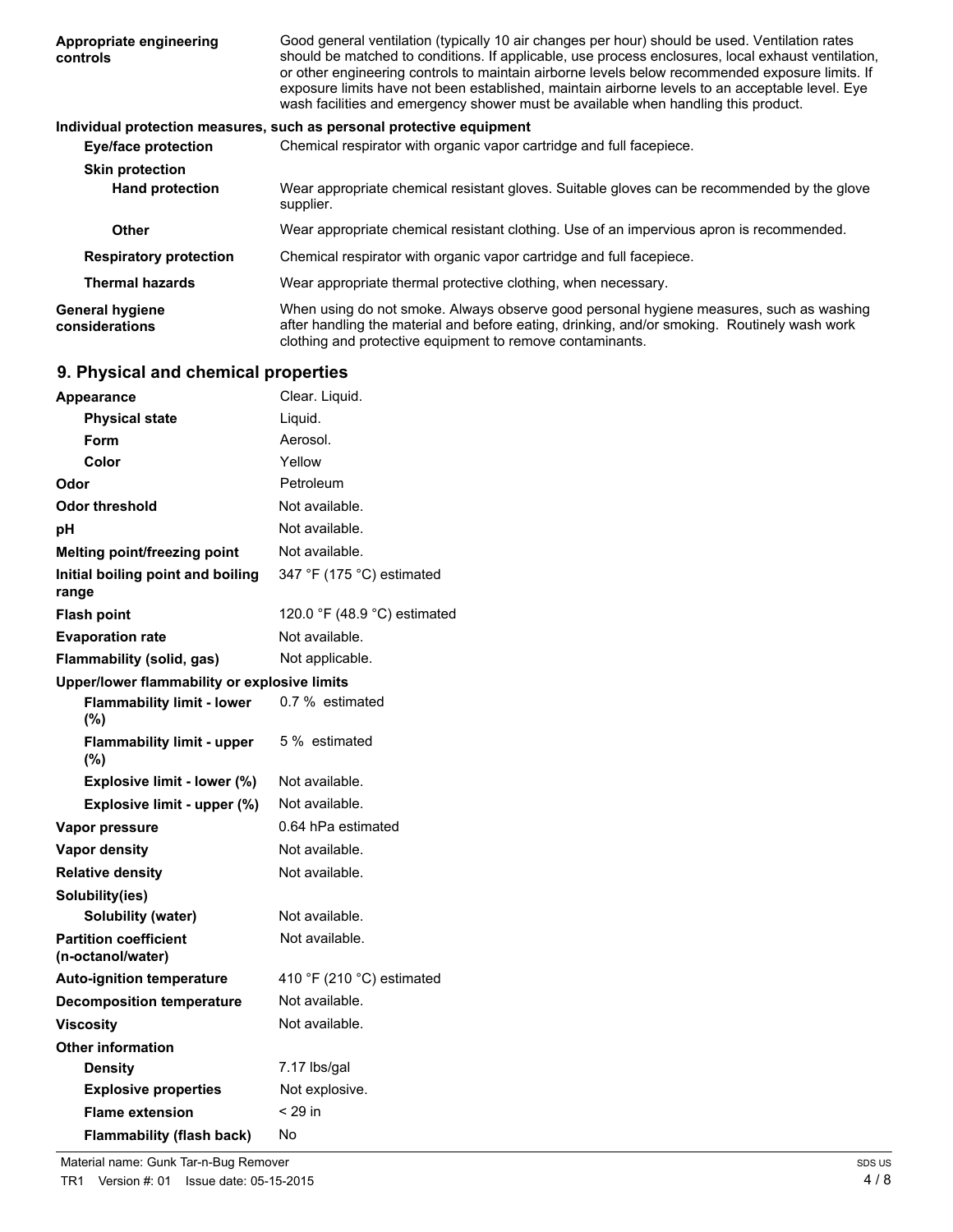| <b>Flammability class</b>                          | Combustible II estimated |
|----------------------------------------------------|--------------------------|
| Heat of combustion (NFPA 34 kJ/g estimated<br>30B) |                          |
| <b>Oxidizing properties</b>                        | Not oxidizing.           |
| <b>Specific gravity</b>                            | 0.86                     |
| VOC (Weight %)                                     | $< 23 \%$ w/w            |

## **10. Stability and reactivity**

| <b>Reactivity</b>                            | The product is stable and non-reactive under normal conditions of use, storage and transport. |
|----------------------------------------------|-----------------------------------------------------------------------------------------------|
| <b>Chemical stability</b>                    | Material is stable under normal conditions.                                                   |
| <b>Possibility of hazardous</b><br>reactions | Hazardous polymerization does not occur.                                                      |
| <b>Conditions to avoid</b>                   | Avoid temperatures exceeding the flash point. Contact with incompatible materials.            |
| Incompatible materials                       | Strong oxidizing agents.                                                                      |
| <b>Hazardous decomposition</b><br>products   | No hazardous decomposition products are known.                                                |

## **11. Toxicological information**

#### **Information on likely routes of exposure**

| <b>Inhalation</b>                                                                  | Prolonged inhalation may be harmful.                                               |
|------------------------------------------------------------------------------------|------------------------------------------------------------------------------------|
| <b>Skin contact</b>                                                                | Causes skin irritation.                                                            |
| Eye contact                                                                        | Direct contact with eyes may cause temporary irritation.                           |
| Ingestion                                                                          | Expected to be a low ingestion hazard.                                             |
| Symptoms related to the<br>physical, chemical and<br>toxicological characteristics | Headache. Nausea, vomiting. Diarrhea. Skin irritation. May cause redness and pain. |

#### **Information on toxicological effects**

| <b>Acute toxicity</b>                                 | Not available.                                                                                                                                                                                        |
|-------------------------------------------------------|-------------------------------------------------------------------------------------------------------------------------------------------------------------------------------------------------------|
| <b>Skin corrosion/irritation</b>                      | Causes skin irritation.                                                                                                                                                                               |
| Serious eye damage/eye<br>irritation                  | Direct contact with eyes may cause temporary irritation.                                                                                                                                              |
| Respiratory or skin sensitization                     |                                                                                                                                                                                                       |
| <b>Respiratory sensitization</b>                      | Not a respiratory sensitizer.                                                                                                                                                                         |
| <b>Skin sensitization</b>                             | This product is not expected to cause skin sensitization.                                                                                                                                             |
| Germ cell mutagenicity                                | No data available to indicate product or any components present at greater than 0.1% are<br>mutagenic or genotoxic.                                                                                   |
| Carcinogenicity                                       | May cause cancer.                                                                                                                                                                                     |
|                                                       | OSHA Specifically Regulated Substances (29 CFR 1910.1001-1050)                                                                                                                                        |
| Not listed.                                           | US. National Toxicology Program (NTP) Report on Carcinogens                                                                                                                                           |
| (CAS 64742-52-5)                                      | Distillates (petroleum), Hydrotreated Heavy Naphthenic<br>Known To Be Human Carcinogen.                                                                                                               |
| <b>Reproductive toxicity</b>                          | This product is not expected to cause reproductive or developmental effects.                                                                                                                          |
| Specific target organ toxicity -<br>single exposure   | Not classified.                                                                                                                                                                                       |
| Specific target organ toxicity -<br>repeated exposure | Not classified.                                                                                                                                                                                       |
| <b>Aspiration hazard</b>                              | Not an aspiration hazard.                                                                                                                                                                             |
| <b>Chronic effects</b>                                | Prolonged inhalation may be harmful.                                                                                                                                                                  |
| 12. Ecological information                            |                                                                                                                                                                                                       |
| <b>Ecotoxicity</b>                                    | The product is not classified as environmentally hazardous. However, this does not exclude the<br>possibility that large or frequent spills can have a harmful or damaging effect on the environment. |

**Persistence and degradability** No data is available on the degradability of this product.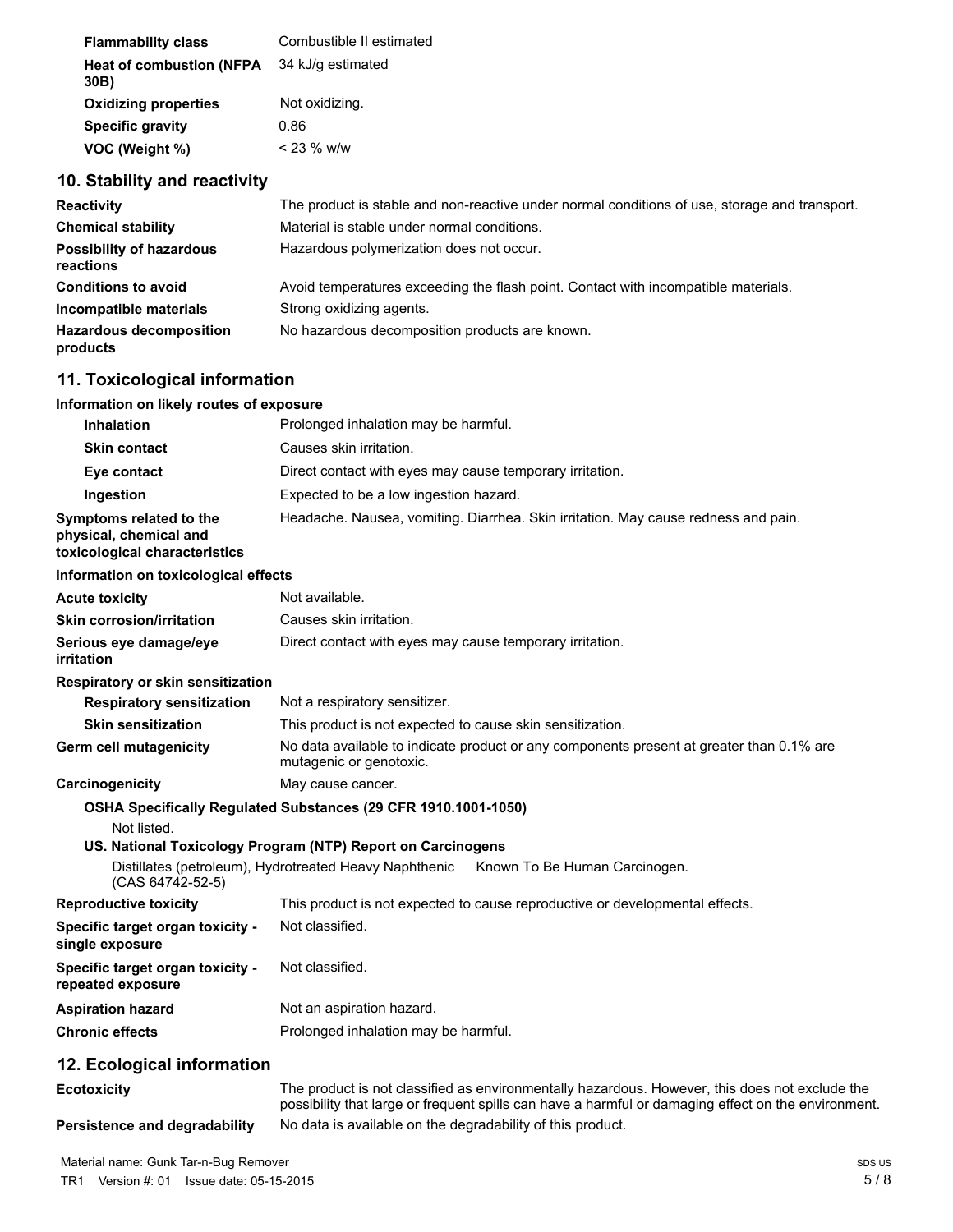| <b>Bioaccumulative potential</b> | No data available.                                                                                                                                                                         |
|----------------------------------|--------------------------------------------------------------------------------------------------------------------------------------------------------------------------------------------|
| <b>Mobility in soil</b>          | No data available.                                                                                                                                                                         |
| Other adverse effects            | No other adverse environmental effects (e.g. ozone depletion, photochemical ozone creation<br>potential, endocrine disruption, global warming potential) are expected from this component. |

## **13. Disposal considerations**

| <b>Disposal instructions</b>             | Collect and reclaim or dispose in sealed containers at licensed waste disposal site. Contents<br>under pressure. Do not puncture, incinerate or crush. Dispose of contents/container in accordance<br>with local/regional/national/international regulations. |
|------------------------------------------|---------------------------------------------------------------------------------------------------------------------------------------------------------------------------------------------------------------------------------------------------------------|
| Local disposal regulations               | Dispose in accordance with all applicable regulations.                                                                                                                                                                                                        |
| Hazardous waste code                     | The waste code should be assigned in discussion between the user, the producer and the waste<br>disposal company.                                                                                                                                             |
| Waste from residues / unused<br>products | Dispose of in accordance with local regulations. Empty containers or liners may retain some<br>product residues. This material and its container must be disposed of in a safe manner (see:<br>Disposal instructions).                                        |
| Contaminated packaging                   | Since emptied containers may retain product residue, follow label warnings even after container is<br>emptied. Empty containers should be taken to an approved waste handling site for recycling or<br>disposal. Do not re-use empty containers.              |

## **14. Transport information**

| Not available.<br><b>UN number</b><br><b>Consumer Commodity</b><br>UN proper shipping name<br><b>Transport hazard class(es)</b><br><b>Class</b><br>ORM-D<br><b>Subsidiary risk</b><br>2.1<br>Label(s)<br><b>Packing group</b><br>Not applicable.<br>Special precautions for user Read safety instructions, SDS and emergency procedures before handling.<br>N82<br><b>Special provisions</b><br>306<br><b>Packaging exceptions</b><br>Packaging non bulk<br>None<br>Packaging bulk<br>None<br><b>IATA</b><br>UN1950<br><b>UN number</b><br>Aerosols, flammable<br>UN proper shipping name | DOT                               |  |
|-------------------------------------------------------------------------------------------------------------------------------------------------------------------------------------------------------------------------------------------------------------------------------------------------------------------------------------------------------------------------------------------------------------------------------------------------------------------------------------------------------------------------------------------------------------------------------------------|-----------------------------------|--|
|                                                                                                                                                                                                                                                                                                                                                                                                                                                                                                                                                                                           |                                   |  |
|                                                                                                                                                                                                                                                                                                                                                                                                                                                                                                                                                                                           |                                   |  |
|                                                                                                                                                                                                                                                                                                                                                                                                                                                                                                                                                                                           |                                   |  |
|                                                                                                                                                                                                                                                                                                                                                                                                                                                                                                                                                                                           |                                   |  |
|                                                                                                                                                                                                                                                                                                                                                                                                                                                                                                                                                                                           |                                   |  |
|                                                                                                                                                                                                                                                                                                                                                                                                                                                                                                                                                                                           |                                   |  |
|                                                                                                                                                                                                                                                                                                                                                                                                                                                                                                                                                                                           |                                   |  |
|                                                                                                                                                                                                                                                                                                                                                                                                                                                                                                                                                                                           |                                   |  |
|                                                                                                                                                                                                                                                                                                                                                                                                                                                                                                                                                                                           |                                   |  |
|                                                                                                                                                                                                                                                                                                                                                                                                                                                                                                                                                                                           |                                   |  |
|                                                                                                                                                                                                                                                                                                                                                                                                                                                                                                                                                                                           |                                   |  |
|                                                                                                                                                                                                                                                                                                                                                                                                                                                                                                                                                                                           |                                   |  |
|                                                                                                                                                                                                                                                                                                                                                                                                                                                                                                                                                                                           |                                   |  |
|                                                                                                                                                                                                                                                                                                                                                                                                                                                                                                                                                                                           |                                   |  |
|                                                                                                                                                                                                                                                                                                                                                                                                                                                                                                                                                                                           |                                   |  |
|                                                                                                                                                                                                                                                                                                                                                                                                                                                                                                                                                                                           | <b>Transport hazard class(es)</b> |  |
| 2.1<br><b>Class</b>                                                                                                                                                                                                                                                                                                                                                                                                                                                                                                                                                                       |                                   |  |
| <b>Subsidiary risk</b>                                                                                                                                                                                                                                                                                                                                                                                                                                                                                                                                                                    |                                   |  |
| Not applicable.<br><b>Packing group</b>                                                                                                                                                                                                                                                                                                                                                                                                                                                                                                                                                   |                                   |  |
| <b>Environmental hazards</b><br>No.                                                                                                                                                                                                                                                                                                                                                                                                                                                                                                                                                       |                                   |  |
| 10 <sub>L</sub><br><b>ERG Code</b>                                                                                                                                                                                                                                                                                                                                                                                                                                                                                                                                                        |                                   |  |
| Special precautions for user Read safety instructions, SDS and emergency procedures before handling.                                                                                                                                                                                                                                                                                                                                                                                                                                                                                      |                                   |  |
| <b>Other information</b>                                                                                                                                                                                                                                                                                                                                                                                                                                                                                                                                                                  |                                   |  |
| Allowed.<br>Passenger and cargo                                                                                                                                                                                                                                                                                                                                                                                                                                                                                                                                                           |                                   |  |
| aircraft                                                                                                                                                                                                                                                                                                                                                                                                                                                                                                                                                                                  |                                   |  |
| <b>Cargo aircraft only</b><br>Allowed.                                                                                                                                                                                                                                                                                                                                                                                                                                                                                                                                                    |                                   |  |
| <b>IMDG</b>                                                                                                                                                                                                                                                                                                                                                                                                                                                                                                                                                                               |                                   |  |
| <b>UN1950</b><br><b>UN number</b>                                                                                                                                                                                                                                                                                                                                                                                                                                                                                                                                                         |                                   |  |
| <b>AEROSOLS</b><br>UN proper shipping name                                                                                                                                                                                                                                                                                                                                                                                                                                                                                                                                                |                                   |  |
| <b>Transport hazard class(es)</b>                                                                                                                                                                                                                                                                                                                                                                                                                                                                                                                                                         |                                   |  |
| $\overline{2}$<br>Class                                                                                                                                                                                                                                                                                                                                                                                                                                                                                                                                                                   |                                   |  |
| <b>Subsidiary risk</b>                                                                                                                                                                                                                                                                                                                                                                                                                                                                                                                                                                    |                                   |  |
| Not applicable.<br><b>Packing group</b>                                                                                                                                                                                                                                                                                                                                                                                                                                                                                                                                                   |                                   |  |
| <b>Environmental hazards</b>                                                                                                                                                                                                                                                                                                                                                                                                                                                                                                                                                              |                                   |  |
| No.<br><b>Marine pollutant</b>                                                                                                                                                                                                                                                                                                                                                                                                                                                                                                                                                            |                                   |  |
| EmS<br>$F-D$ , S-U                                                                                                                                                                                                                                                                                                                                                                                                                                                                                                                                                                        |                                   |  |
| Special precautions for user Read safety instructions, SDS and emergency procedures before handling.                                                                                                                                                                                                                                                                                                                                                                                                                                                                                      |                                   |  |
| Transport in bulk according to<br>Not established.                                                                                                                                                                                                                                                                                                                                                                                                                                                                                                                                        |                                   |  |
| Annex II of MARPOL 73/78 and                                                                                                                                                                                                                                                                                                                                                                                                                                                                                                                                                              |                                   |  |
| the IBC Code                                                                                                                                                                                                                                                                                                                                                                                                                                                                                                                                                                              |                                   |  |

Material name: Gunk Tar-n-Bug Remover TR1 Version #: 01 Issue date: 05-15-2015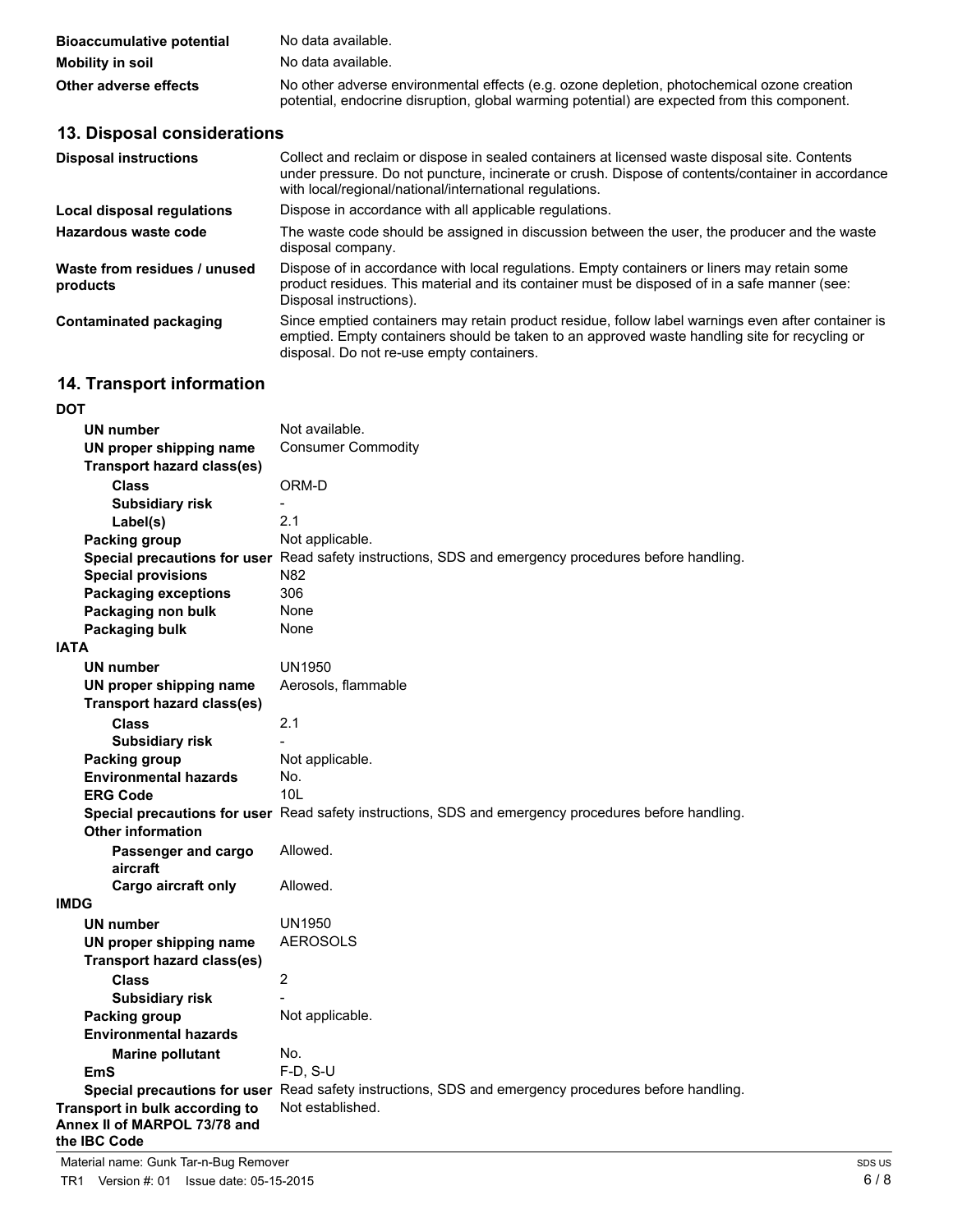

#### **15. Regulatory information**

#### **US federal regulations**

This product is a "Hazardous Chemical" as defined by the OSHA Hazard Communication Standard, 29 CFR 1910.1200.

#### **TSCA Section 12(b) Export Notification (40 CFR 707, Subpt. D)**

Not regulated.

**CERCLA Hazardous Substance List (40 CFR 302.4)**

Not listed.

**SARA 304 Emergency release notification**

Not regulated.

**OSHA Specifically Regulated Substances (29 CFR 1910.1001-1050)**

Not listed.

**Hazard categories**

#### **Superfund Amendments and Reauthorization Act of 1986 (SARA)**

Immediate Hazard - Yes Delayed Hazard - Yes Fire Hazard - Yes Pressure Hazard - No Reactivity Hazard - No

#### **SARA 302 Extremely hazardous substance**

Not listed.

**SARA 311/312 Hazardous** No

**chemical**

**SARA 313 (TRI reporting)** Not regulated.

#### **Other federal regulations**

#### **Clean Air Act (CAA) Section 112 Hazardous Air Pollutants (HAPs) List**

Not regulated.

#### **Clean Air Act (CAA) Section 112(r) Accidental Release Prevention (40 CFR 68.130)**

Not regulated.

**Safe Drinking Water Act** Not regulated. **(SDWA)**

#### **US state regulations**

**US. California Controlled Substances. CA Department of Justice (California Health and Safety Code Section 11100)** Not listed.

## **US. California. Candidate Chemicals List. Safer Consumer Products Regulations (Cal. Code Regs, tit. 22, 69502.3, subd.**

**(a))**

Distillates (petroleum), Hydrotreated Heavy Naphthenic (CAS 64742-52-5) Kerosine (petroleum) (CAS 8008-20-6)

#### **US. Massachusetts RTK - Substance List**

Carbon Dioxide (CAS 124-38-9) Distillates (petroleum), Hydrotreated Heavy Naphthenic (CAS 64742-52-5) Kerosine (petroleum) (CAS 8008-20-6)

#### **US. New Jersey Worker and Community Right-to-Know Act**

Carbon Dioxide (CAS 124-38-9) Kerosine (petroleum) (CAS 8008-20-6)

**US. Pennsylvania Worker and Community Right-to-Know Law**

Carbon Dioxide (CAS 124-38-9)